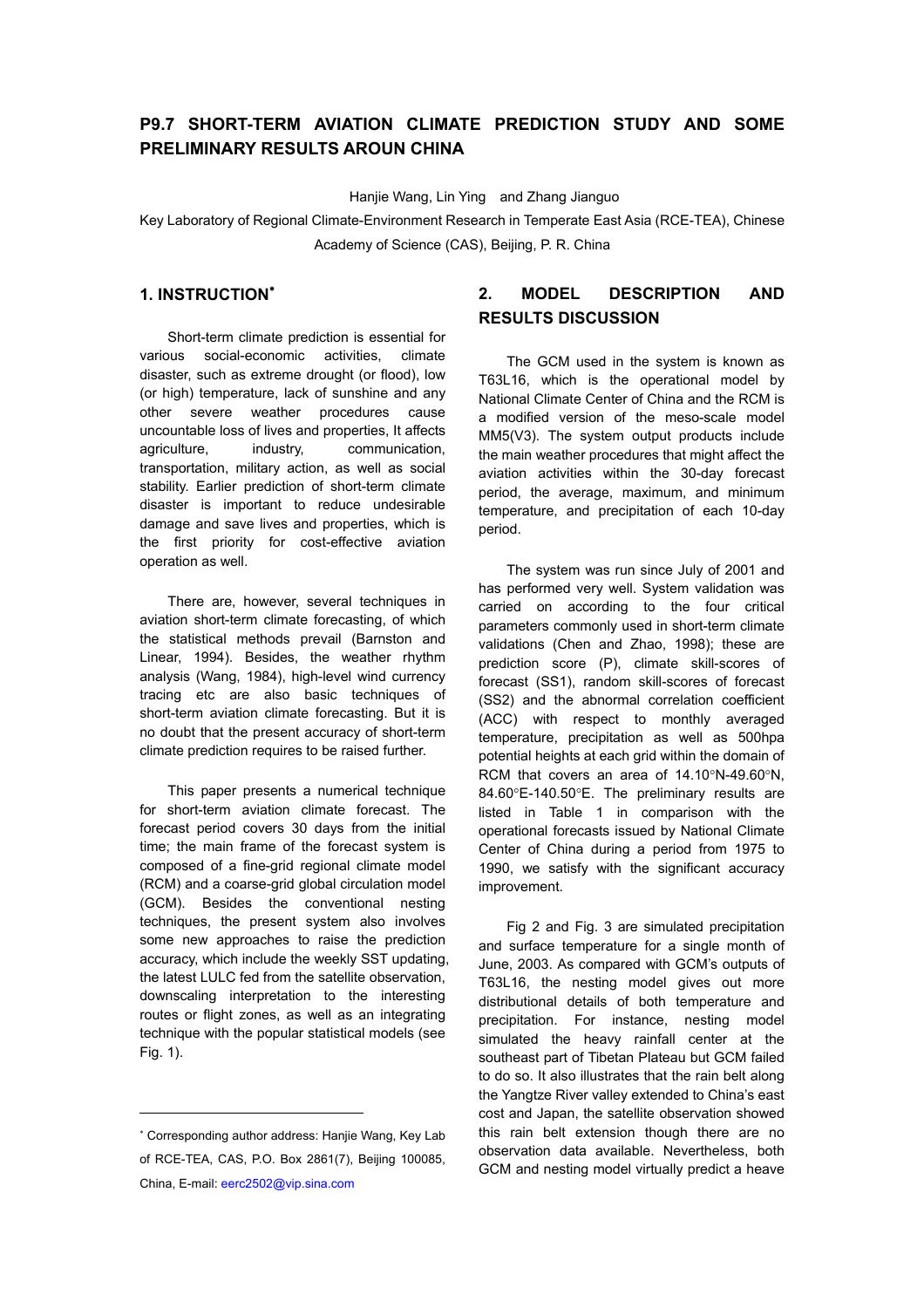rain center in the west boundary of the model domain that is not appeared in the observations. This might be caused by boundary condition transitional zone setting technique.

The simulated surface temperature by nesting model is in good agreement with observations (Fig. 3). Both T63L16 and NCEP reanalysis data just show the general latitudinal pattern of temperature, they failed to simulate the temperature high in the south part of Tibetan Plateau and the complexity in Xinjiang Autonomous Region, but our nesting model does it well as compared with observational data.

**Table 1 preliminary results of short-term aviation climate numerical prediction system in comparison with operational forecast of National Climate Center of China** 

|            | P     | SS <sub>1</sub> | SS <sub>2</sub> | <b>ACC</b> |
|------------|-------|-----------------|-----------------|------------|
| NCC(t)     | 64.58 | 0.028           | $-0.059$        | 0.004      |
| Nest $(t)$ | 75.6  | 0.230           | 0.163           | 0.629      |
| NCC(R)     | 60.6  | 0.009           | 0.16            | 0.013      |
| Nest(R)    | 85.5  | 0.61            | 0.67            | 0.14       |



**Fig. 1 The Configuration of short-term aviation climate numerical prediction system** 

### **3. SUMMARY AND CONCLUSIONS**

It is feasible to nest the mesoscale model MM5V3 into a GCM and form a forecast system for a month-period short-term climate prediction. The numerical system can be used as an operational tool in short-term aviation climate prediction. The new system has run stably since July of 2001 and produce month-long prediction twice a month. The system validation was carried on according to the four critical parameters: the prediction score (P), random (SS1) and climate skill-scores (SS2), and the abnormal correlation coefficient (ACC). The prediction accuracy was raised significantly as compared with NNC's operational forecast average in a period of 1975-1990. The simulated graphs are also compared with those from GCM, NCEP reanalysis data and the observations. The comparison shows that the new system has raised the accuracy of both the synoptical situation graphs reflected by geopotential heights on different isobar surface but also of the actual climate variables such as temperature, humidity and precipitation.

#### **Acknowledgments**

This study is supported by National Science Foundation of China (NSFC) (granted number 90302015). It is also partly supported by The Innovation Program of CAS (ZKCX2-SW-210) and the National Key Basic Research Development Program of G1999043400.

#### **References**

- Barnston A and G. Linear 1994. Statistical shore-term climate predictive skill in the Northern Hemisphere. J. Climate, 7:1513~ 1564
- Wang Shaowu, 1984. The rhythm in the atmosphere and oceans in application to long-range weather forecasting. Advance in Atmospheric Science, 1(1):7~18.
- Chen, G and Z. Zhao, 1998, Validation methodology of short-term climate prediction and preliminary appraised results, Acta Meteo. Sinica, 9(2): 74-88